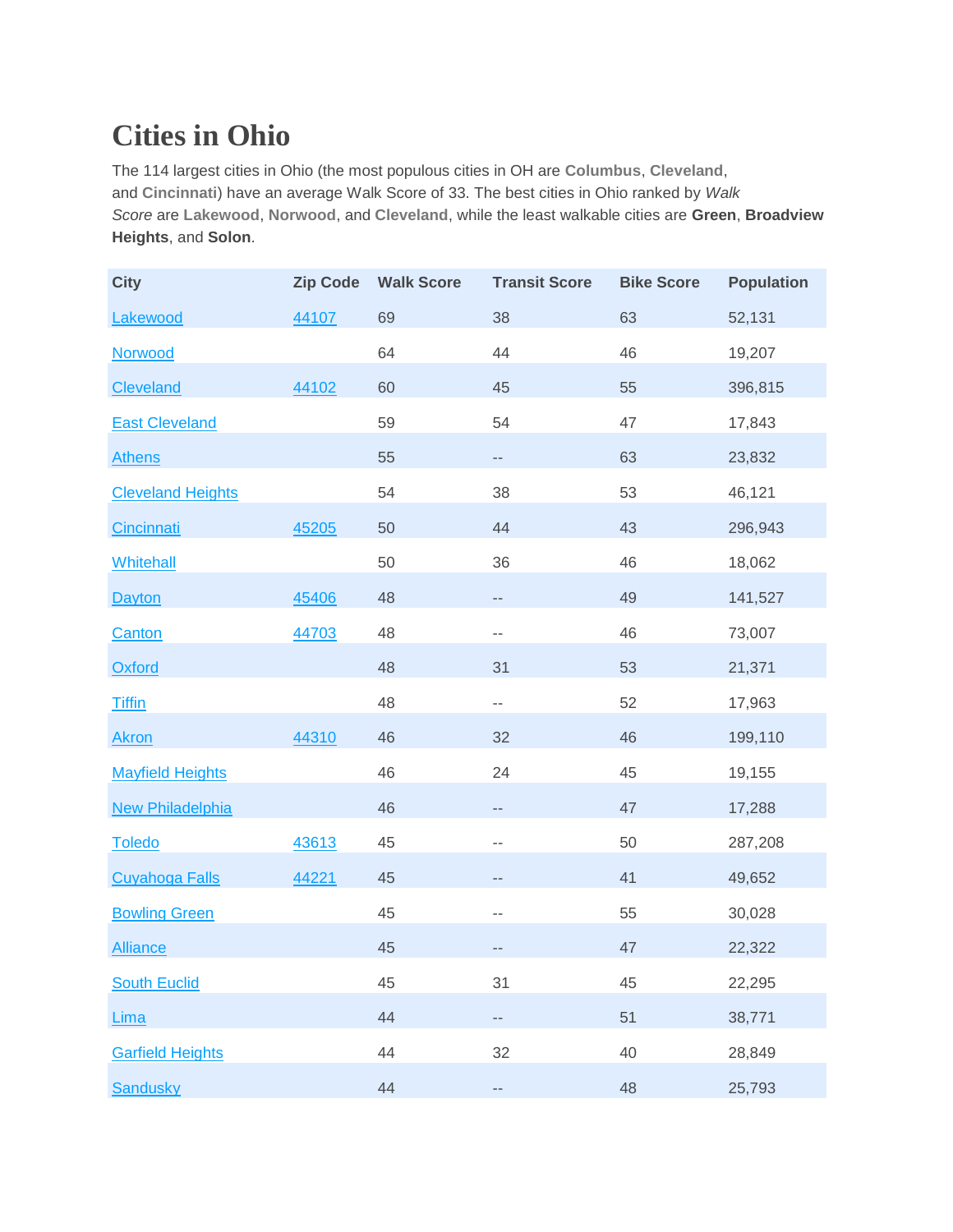| <b>City</b>                  | <b>Zip Code</b> | <b>Walk Score</b> | <b>Transit Score</b>     | <b>Bike Score</b> | <b>Population</b> |
|------------------------------|-----------------|-------------------|--------------------------|-------------------|-------------------|
| <b>Rocky River</b>           | 44116           | 44                | 34                       | 44                | 20,213            |
| <b>Fremont</b>               |                 | 44                | $\overline{\phantom{a}}$ | 50                | 16,734            |
| <b>Shaker Heights</b>        |                 | 43                | 48                       | 47                | 28,448            |
| <b>Upper Arlington</b>       |                 | 42                | 30                       | 49                | 33,771            |
| <b>Parma Heights</b>         |                 | 42                | 40                       | 45                | 20,718            |
| <b>Portsmouth</b>            |                 | 42                | $\overline{\phantom{m}}$ | 37                | 20,226            |
| <b>Kent</b>                  | 44243           | 41                | $\overline{\phantom{m}}$ | 50                | 28,904            |
| <b>Ashland</b>               |                 | 41                | $-\,-$                   | 43                | 20,362            |
| <b>Mount Vernon</b>          |                 | 41                | $\sim$ $-$               | 44                | 16,990            |
| <b>Columbus</b> (the largest | 43229           | 40                | 33                       | 50                | 787,033           |
| city in Ohio)                |                 |                   |                          |                   |                   |
| Parma                        | 44134           | 40                | 34                       | 41                | 81,601            |
| <b>Springfield</b>           |                 | 40                | $\overline{\phantom{a}}$ | 49                | 60,608            |
| <b>Euclid</b>                | 44123           | 40                | 38                       | 42                | 48,920            |
| Lancaster                    |                 | 40                | $\overline{\phantom{a}}$ | 45                | 38,780            |
| <b>Hamilton</b>              | 45015           | 39                | 13                       | 41                | 62,477            |
| <b>Kettering</b>             |                 | 39                | $\overline{\phantom{a}}$ | 46                | 56,163            |
| <b>Massillon</b>             |                 | 39                | $\overline{\phantom{m}}$ | 42                | 32,149            |
| <b>Barberton</b>             |                 | 39                | $-\, -$                  | 41                | 26,550            |
| <b>Zanesville</b>            |                 | 39                | $-\,-$                   | 37                | 25,487            |
| <b>Painesville</b>           |                 | 39                | 22                       | 45                | 19,563            |
| <b>Fairview Park</b>         | 44126           | 39                | 28                       | 42                | 16,826            |
| <b>Maple Heights</b>         | 44137           | 38                | 31                       | 42                | 23,138            |
| Youngstown                   | 44509           | 37                | $-\,-$                   | 39                | 66,982            |
| Lorain                       | 44052           | 37                | $- -$                    | 42                | 64,097            |
| <b>Chillicothe</b>           |                 | 37                | $\sim$ $-$               | 42                | 21,901            |
| Piqua                        |                 | 37                | $-\, -$                  | 54                | 20,522            |
| Steubenville                 |                 | 37                | $\overline{\phantom{m}}$ | 28                | 18,659            |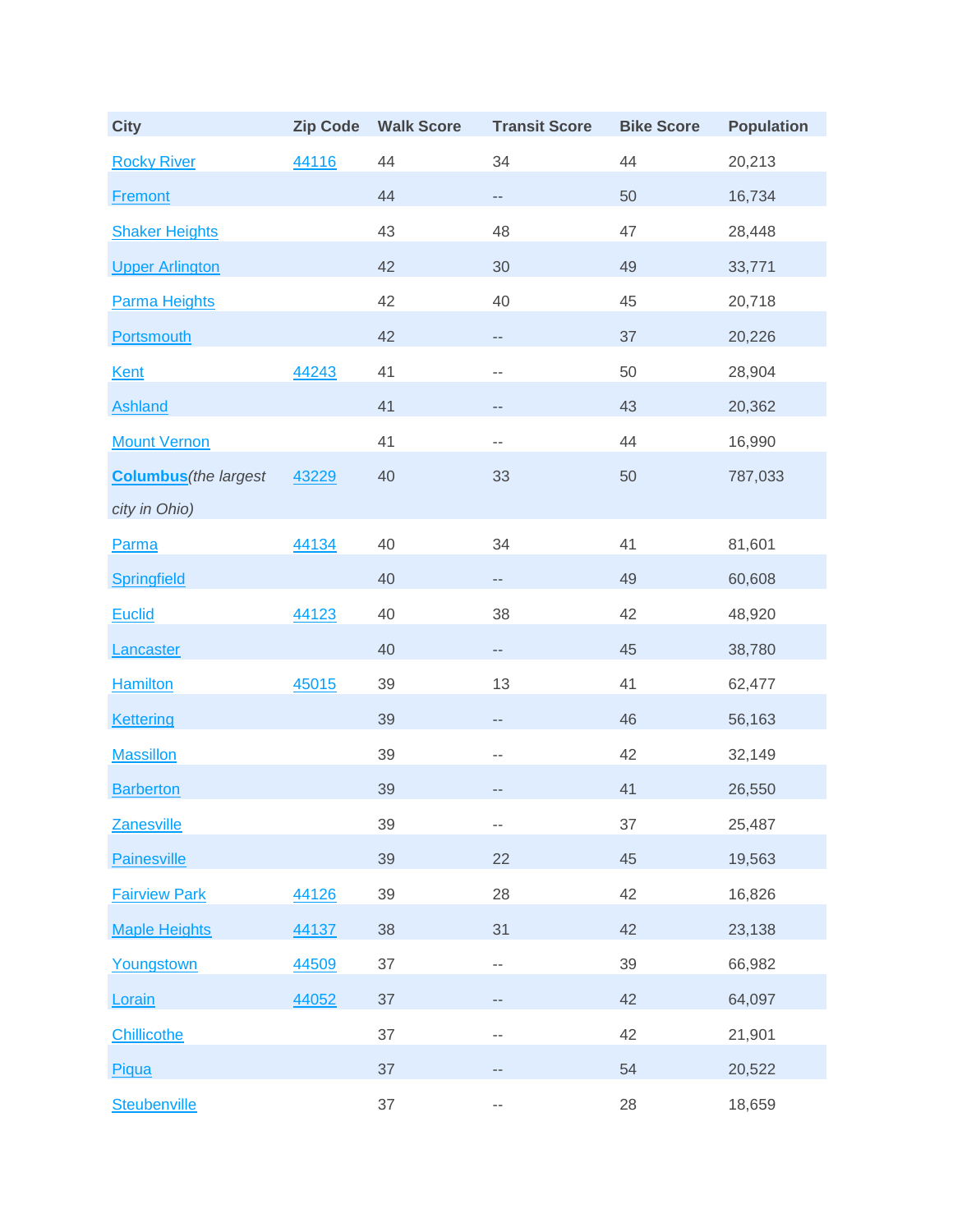| <b>City</b>          | <b>Zip Code</b> | <b>Walk Score</b> | <b>Transit Score</b>     | <b>Bike Score</b> | <b>Population</b> |
|----------------------|-----------------|-------------------|--------------------------|-------------------|-------------------|
| <b>North Canton</b>  |                 | 37                | --                       | 39                | 17,488            |
| <b>Findlay</b>       |                 | 36                | $-$                      | 44                | 41,202            |
| <b>Warren</b>        |                 | 35                | --                       | 45                | 41,557            |
| <b>Marion</b>        |                 | 35                | $-$                      | 45                | 36,837            |
| <b>Ashtabula</b>     |                 | 35                | --                       | 43                | 19,124            |
| <b>Berea</b>         | 44017           | 35                | 12                       | 51                | 19,093            |
| <b>Norwalk</b>       |                 | 35                | $\overline{\phantom{a}}$ | 42                | 17,012            |
| <b>Fairborn</b>      |                 | 34                | $- -$                    | 41                | 32,352            |
| <b>Niles</b>         |                 | 34                | --                       | 40                | 19,266            |
| <b>Middletown</b>    |                 | 33                | 16                       | 41                | 48,694            |
| <b>Wooster</b>       |                 | 33                | $\overline{\phantom{a}}$ | 35                | 26,119            |
| <b>Riverside</b>     |                 | 33                | $-$                      | 43                | 25,201            |
| <b>Troy</b>          |                 | 33                | $-$                      | 46                | 25,058            |
| <b>Mansfield</b>     | 44902           | 32                | --                       | 36                | 47,821            |
| <b>Newark</b>        |                 | 31                | $-$                      | 44                | 47,573            |
| <b>Wadsworth</b>     |                 | 31                | $- -$                    | 37                | 21,567            |
| <b>Sidney</b>        |                 | 31                | --                       | 39                | 21,229            |
| <b>Brook Park</b>    |                 | 31                | $- -$                    | 39                | 19,212            |
| <b>White Oak</b>     |                 | 30                | 22                       | 27                | 19,167            |
| Elyria               |                 | 29                | $- -$                    | 41                | 54,533            |
| Reynoldsburg         |                 | 29                | 22                       | 40                | 35,893            |
| <b>Boardman</b>      |                 | 29                | ۰.                       | 38                | 35,376            |
| <b>Xenia</b>         |                 | 29                | --                       | 49                | 25,719            |
| Westerville          |                 | 28                | ۰.                       | 52                | 36,120            |
| <b>North Olmsted</b> | 44070           | 28                | 21                       | 41                | 32,718            |
| <b>Forest Park</b>   |                 | 28                | 19                       | 36                | 18,720            |
| <b>Delaware</b>      |                 | 27                | --                       | 37                | 34,753            |
| <b>Medina</b>        |                 | 27                | --                       | 37                | 26,678            |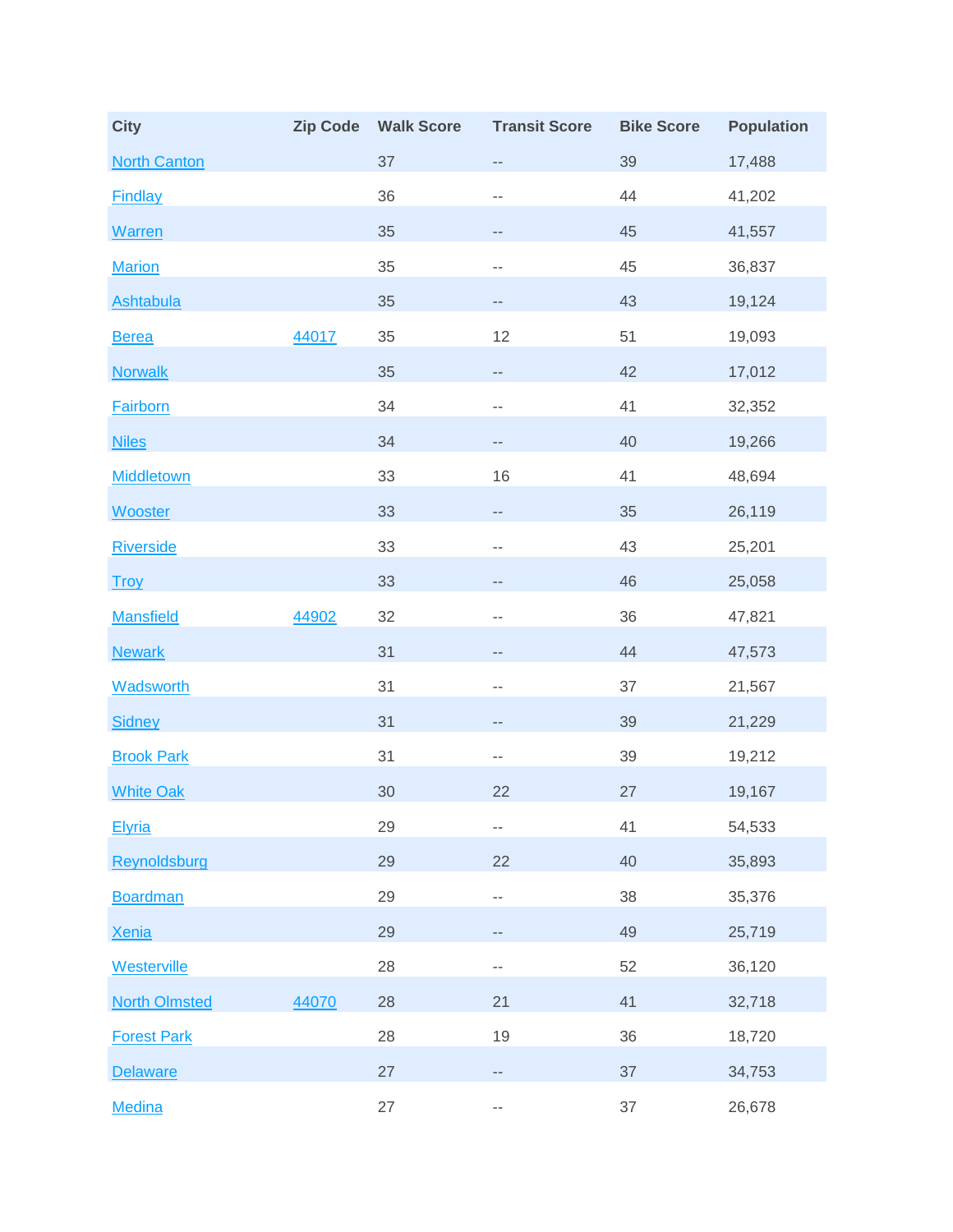| <b>City</b>          | <b>Zip Code</b> | <b>Walk Score</b> | <b>Transit Score</b>     | <b>Bike Score</b> | <b>Population</b> |
|----------------------|-----------------|-------------------|--------------------------|-------------------|-------------------|
| Centerville          |                 | 27                | $\overline{\phantom{a}}$ | 42                | 23,999            |
| Willoughby           |                 | 27                | $- -$                    | 36                | 22,268            |
| <b>Sylvania</b>      |                 | 26                | --                       | 42                | 18,965            |
| <b>Huber Heights</b> |                 | 25                | $- -$                    | 36                | 38,101            |
| <b>Grove City</b>    |                 | 25                | --                       | 49                | 35,575            |
| <b>Fairfield</b>     | 45014           | 24                | $\,6$                    | 32                | 42,510            |
| Gahanna              |                 | 24                | 24                       | 36                | 33,248            |
| Perrysburg           |                 | 24                | ۰.                       | 39                | 20,623            |
| Miamisburg           |                 | 24                | --                       | 34                | 20,181            |
| Lebanon              |                 | 24                | $- -$                    | 36                | 20,033            |
| <b>Westlake</b>      | 44145           | 23                | 24                       | 36                | 32,729            |
| <b>Austintown</b>    |                 | 23                | $-$                      | 36                | 29,677            |
| <b>Marysville</b>    |                 | 23                | --                       | 41                | 22,094            |
| <b>Eastlake</b>      |                 | 23                | $-$                      | 43                | 18,577            |
| <b>Hilliard</b>      |                 | 22                | --                       | 42                | 28,435            |
| <b>Stow</b>          | 44224           | 21                | --                       | 37                | 34,837            |
| <b>Brunswick</b>     |                 | 21                | --                       | 34                | 34,255            |
| <b>Avon Lake</b>     | 44012           | 20                | --                       | 41                | 22,581            |
| <b>Oregon</b>        | 43616           | 20                | --                       | 40                | 20,291            |
| <b>Mentor</b>        |                 | 19                | ۰.                       | 35                | 47,159            |
| <b>Strongsville</b>  | 44136           | 19                | 21                       | 34                | 44,750            |
| <b>Mason</b>         |                 | 18                | ۰.                       | 45                | 30,712            |
| Springboro           |                 | 18                | --                       | 34                | 17,409            |
| <b>Beavercreek</b>   | 45430           | $17\,$            | $- -$                    | 34                | 45,193            |
| <b>Dublin</b>        |                 | 17                | --                       | 46                | 41,751            |
| <b>Trotwood</b>      | 45426           | 17                | $- -$                    | 35                | 24,431            |
| Twinsburg            |                 | 16                | --                       | 30                | 18,795            |
| Pickerington         |                 | 16                | --                       | 31                | 18,291            |